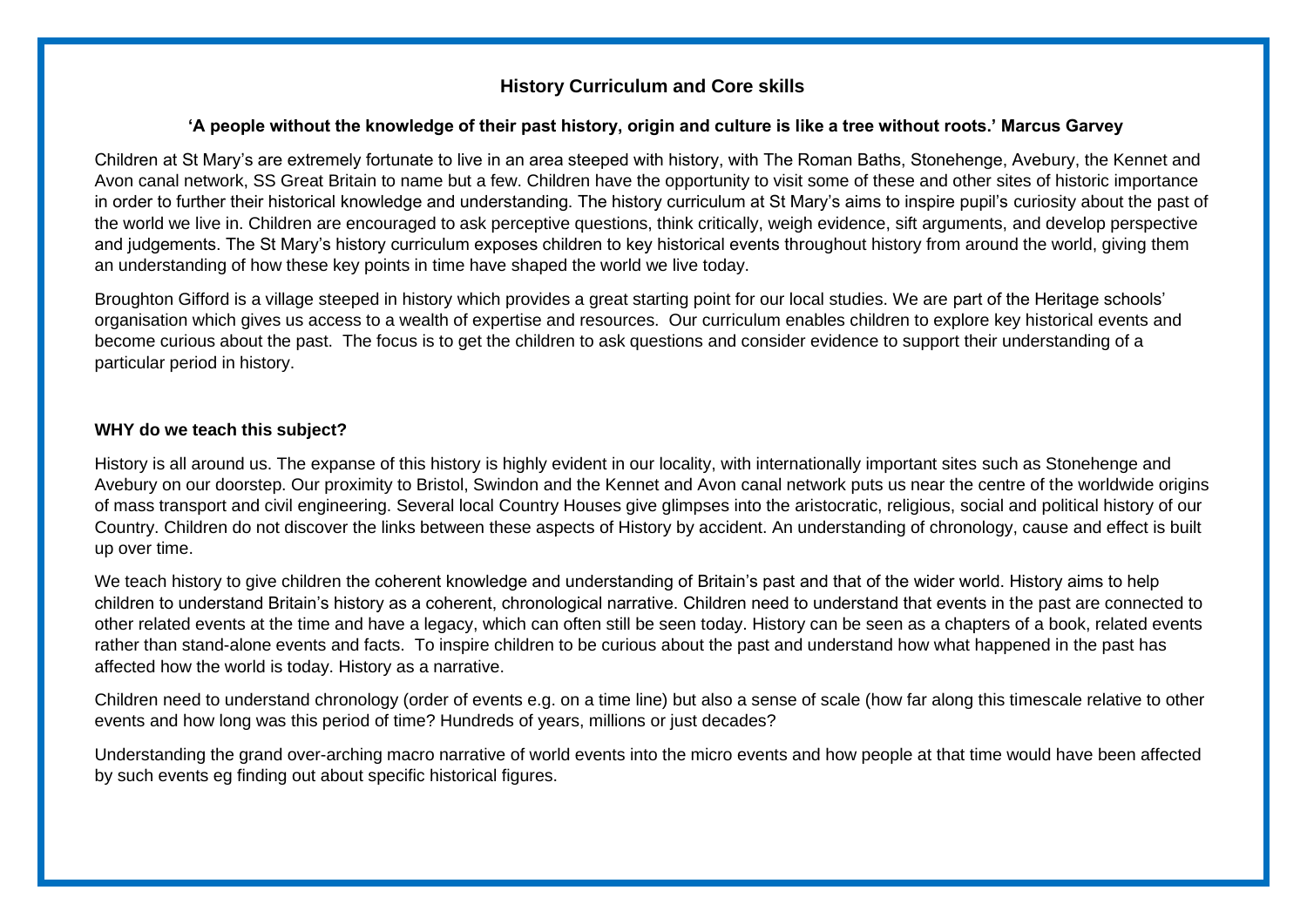

## **WHAT do we teach?**

Our curriculum is structured with an understanding of children's own short histories in FS2 and beginning to understand the concept and sequencing of time. Looking at how we have changed since being babies and toddlers.

In Y1 children start to understand a broader concept of history experienced by parents/grandparents and we start to look at major historical figures: In our space topic we learn about Neil Armstrong and in our Inside Out topic we learn about Florence Nightingale. We also look at artists from history such as Eric Carle, Georgia O'Keefe, Vincent Van Gogh.

In Y2 we follow on from Y1 to quickly recap the changes that have occurred in their own lives. Use words and phrases such as: a long time ago, recently, when my parents/carers were children, years, decades and centuries to describe the passing of time. This allows us to then look at historical events and begin to place events and artefacts in order.

To focus on these skills, we look at the Great Fire of London through reading, art and Computing. We look at a time- line and place significant events in their own life on the time-line and then compare the Fire of London on the time line.

Due to our location the significant individual we study is Isambard Kingdom Brunel and take a ride on the GWR railway from Bradford on Avon back to AvonCliff. This links in with our transport topic.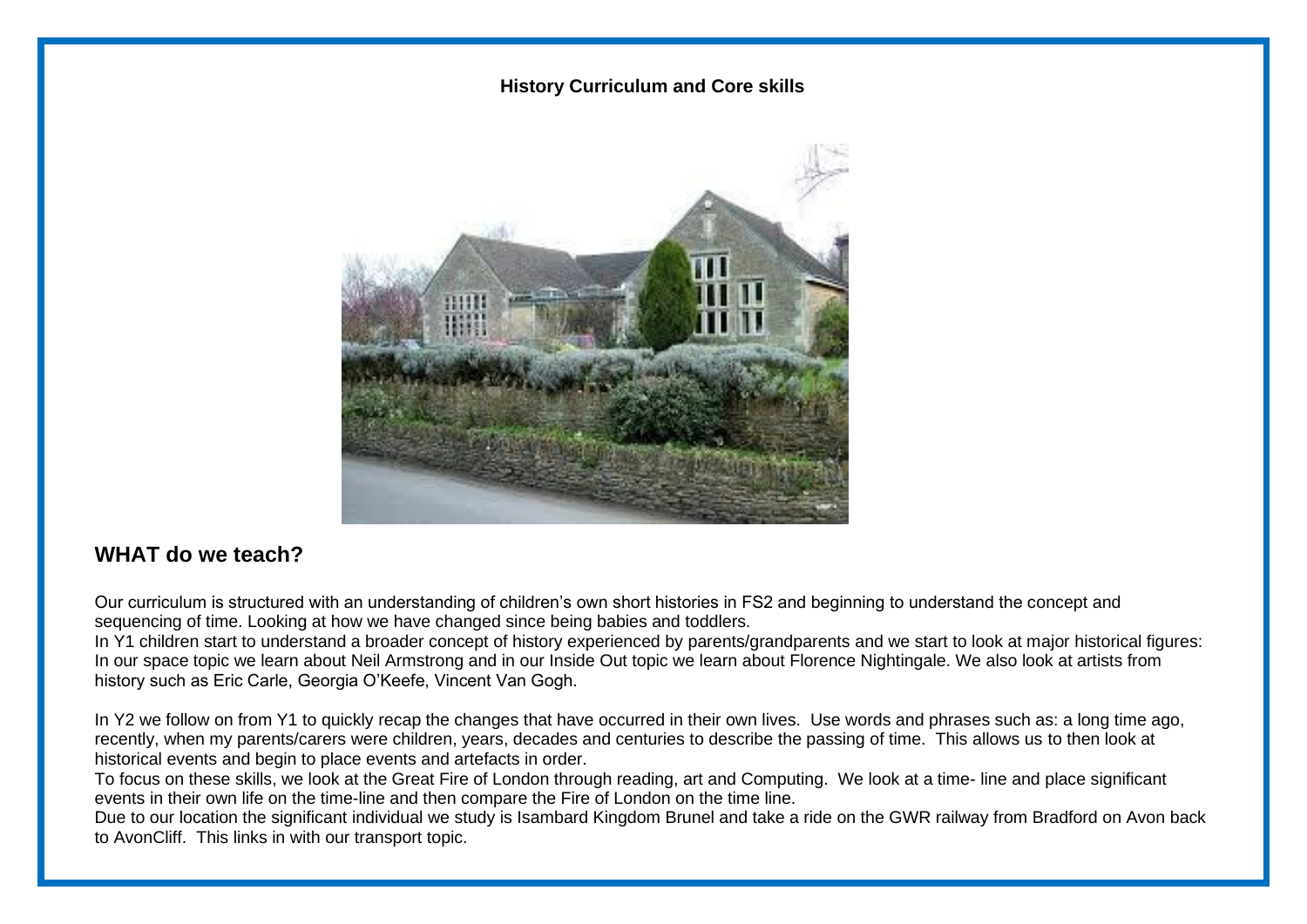Our history topics in Years 3 and 4 cover WW2, giving an in depth understanding of the events that took place, including visiting the local war memorial and 'day in the life' activities to fully immerse children in learning about their history. The local history continues as we learn about the Romans, looking at Gods, Goddesses and our local Roman history, particularly the Roman Baths. The city of Bath and Chedworth Roman villa provide opportunity for local visits. The children go back to the Stone Age as we look at food, survival, cave paintings and Stonehenge. The theme of the Ancient Egyptians allows children to learn about mummification, the River Nile, pyramids and hieroglyphics. Dressing up as Egyptians gives children the flavour of life in Egyptian times. Significant figures in black history such as Jesse Owens, Martin Luther King and Barrack Obama are also taught and their impact on society.

Throughout Year 5's and 6's experience of History at St Mary's**,** children have an in-depth study of some of the most important events in recent British history: WW1. Throughout this, children make links with local history and links, supported by St Mary's links with English Heritage, to gain perspective about their own place within recent British history. Children also explore a variety of other British civilisations, the Vikings and the Anglo-Saxons, as well as earlier, non-British civilisations, the Ancient Greeks and Ancient Mayans.

#### **HOW do we teach history?**

We teach history using the National Curriculum which provides a clear skills and knowledge progression. This ensures that the skills and knowledge taught are built upon and sequenced appropriately to maximise learning for all children and so that children develop a clear understanding of chronology. It is important that the children develop the progressive skills of a historian throughout their time at St Mary's and do not just learn a series of facts about the past.

In history pupils find evidence, weight it up and reach their own conclusions. To do this successfully, as historians, they need to be able to research, interpret data and evidence, including primary and secondary sources, and have the necessary skills to argue their point of view; skills which are transferable to other subjects.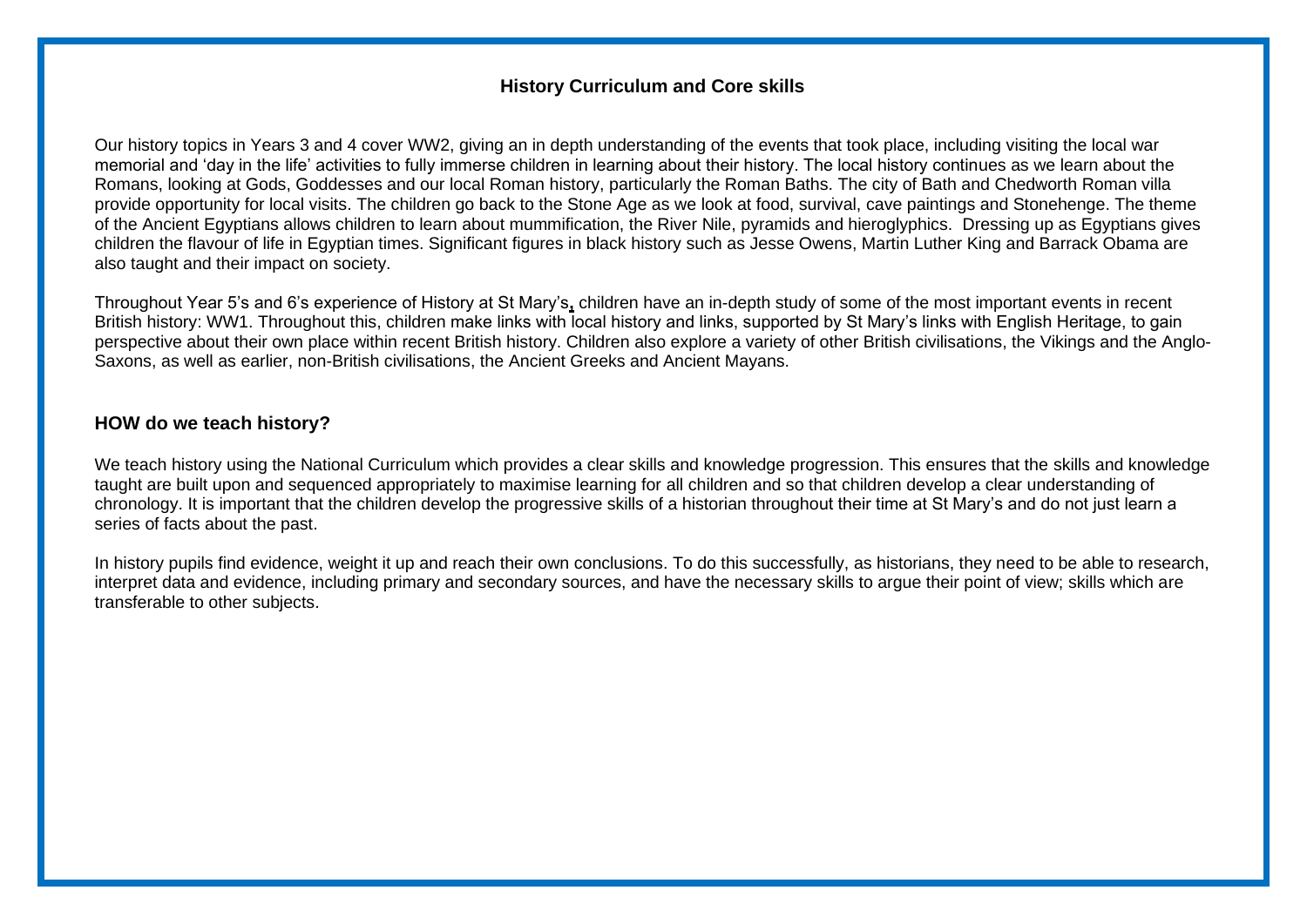# **It is out intent that:**

*By the time a child leaves St Mary's Primary they will have:*

A secure knowledge and understanding of people, events and contexts from the historical periods covered. The ability to think critically about history and communicate confidently in style s appropriate to a range of audiences. The ability to think, reflect, debate, discuss and evaluate the past, forming and refining questions and lines of enquiry. A passion for history and an enthusiastic engagement in learning, which develops their sense of curiosity about the past and their understanding of how and why people interpret the past in different ways.

A respect for historical evidence and the ability to make robust and critical use of it to support their explanations and judgements. A desire to embrace challenging activities, including opportunities to undertake high-quality research across a range of history topics.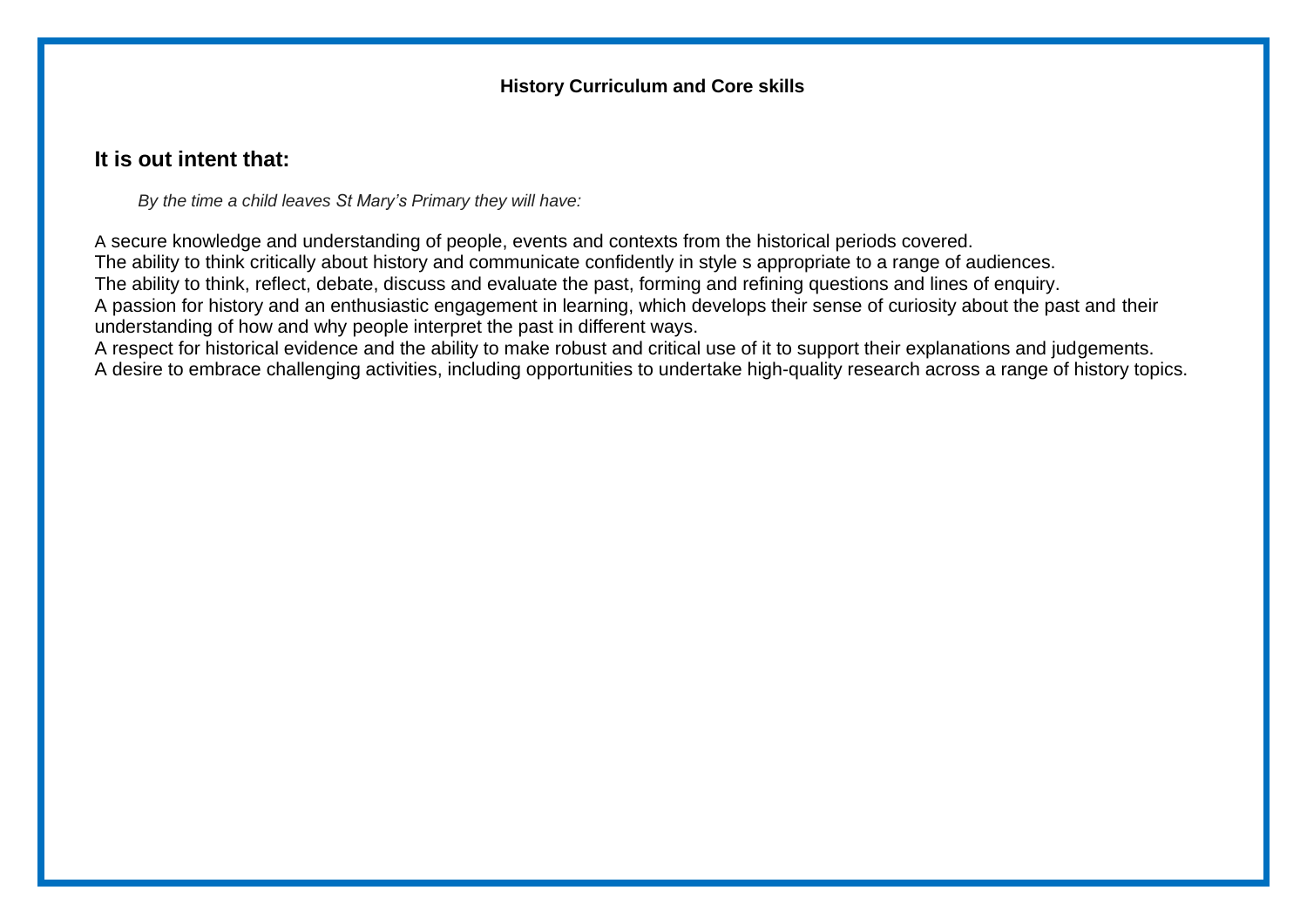## **Breadth**

| <b>Key Stage 1</b>                                                                                                              | <b>Key Stage 2</b>                                                                                                                                                                  |
|---------------------------------------------------------------------------------------------------------------------------------|-------------------------------------------------------------------------------------------------------------------------------------------------------------------------------------|
| Look at:                                                                                                                        | • Changes in Britain from the Stone Age to the Iron Age.                                                                                                                            |
| • The lives of significant individuals in Britain's past who have<br>contributed to our nation's achievements - scientists such | • The Roman Empire and its Impact on Britain.                                                                                                                                       |
| as Isaac Newton or Michael Faraday, reformers such as Elizabeth<br>Fry or William Wilberforce, medical pioneers such as William | • Britain's settlement by Anglo Saxons and Scots.                                                                                                                                   |
| Harvey or Florence Nightingale, or creative<br>geniuses such as Isambard Kingdom Brunel or Christina<br>Rossetti.               | • The Viking and Anglo Saxon struggle for the Kingdom of<br>England.                                                                                                                |
| • Key events in the past that are significant nationally and globally,                                                          | • A local history study.                                                                                                                                                            |
| particularly those that coincide with festivals or other events that<br>are commemorated throughout the year.                   | • A study of a theme in British history.                                                                                                                                            |
| • Significant historical events, people and places in their own<br>locality.                                                    | • Early Civilizations achievements and an in-depth study of one of<br>the following: Ancient Sumer; The Indus Valley; Ancient Egypt; The<br>Shang Dynasty.                          |
|                                                                                                                                 | • Ancient Greece.                                                                                                                                                                   |
|                                                                                                                                 | • A non- European society that contrasts with British history<br>chosen from:<br>• Early Islamic Civilization<br>• Mayan Civilization<br>• Benin.<br>History of interest to pupils* |
|                                                                                                                                 | * Items marked * are not statutory.                                                                                                                                                 |
|                                                                                                                                 |                                                                                                                                                                                     |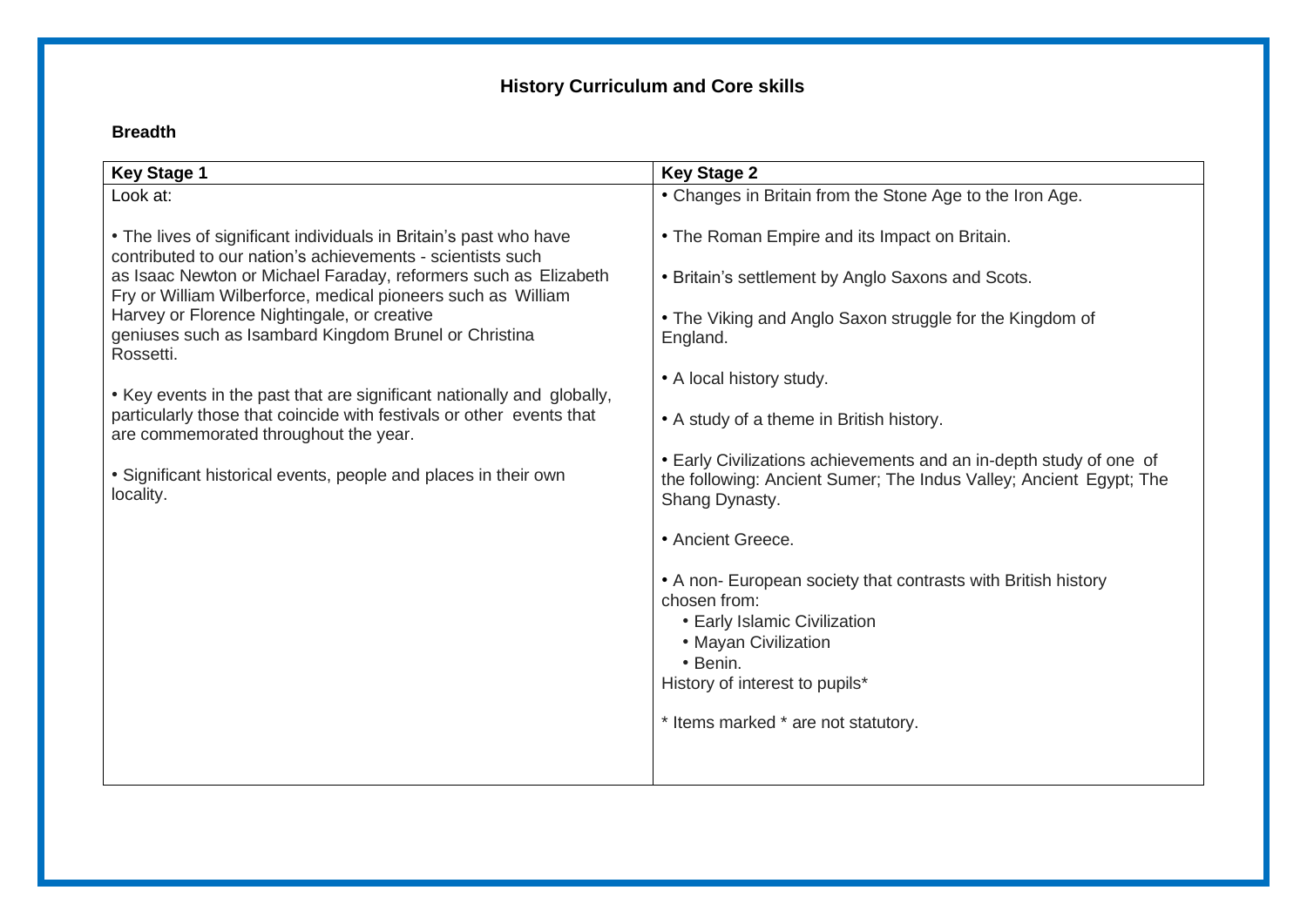# **Learning Pathway**

| <b>Key Objective</b>                     | KS1                                                                                                   | LKS <sub>2</sub>                                                                                                                  | UKS2                                                                                                                           |
|------------------------------------------|-------------------------------------------------------------------------------------------------------|-----------------------------------------------------------------------------------------------------------------------------------|--------------------------------------------------------------------------------------------------------------------------------|
| To investigate and interpret<br>the past | • Observe or handle evidence to<br>ask questions and find answers to<br>questions about the past.     | • Use evidence to ask<br>questions and find answers to<br>questions about the past.                                               | • Use sources of evidence to<br>deduce information about the<br>past.                                                          |
|                                          | • Ask questions such as: What<br>was it like for people? What<br>happened? How long ago?              | • Suggest suitable sources of<br>evidence for<br>historical enquiries.                                                            | • Select suitable sources of<br>evidence, giving reasons for<br>choices.                                                       |
|                                          | • Use artefacts, pictures,<br>stories, online sources and<br>databases to find out about<br>the past. | • Use more than one source of<br>evidence for historical enquiry in<br>order to gain a more accurate<br>understanding of history. | • Use sources of information to<br>form testable hypotheses about<br>the past.                                                 |
|                                          | • Identify some of the different<br>ways the past has been<br>represented.                            | • Describe different accounts of a<br>historical event, explaining some<br>of the reasons why the accounts<br>may differ.         | • Seek out and analyse a wide<br>range of evidence in order to<br>justify claims about the past.<br>• Show an awareness of the |
|                                          |                                                                                                       | • Suggest causes and<br>consequences of some of the<br>main events and changes in<br>history.                                     | concept of propaganda and<br>how historians must understand<br>the social context of evidence<br>studied.                      |
|                                          |                                                                                                       |                                                                                                                                   | • Understand that no single<br>source of evidence gives the full<br>answer to questions about the<br>past.                     |
|                                          |                                                                                                       |                                                                                                                                   | • Refine lines of enquiry as<br>appropriate.                                                                                   |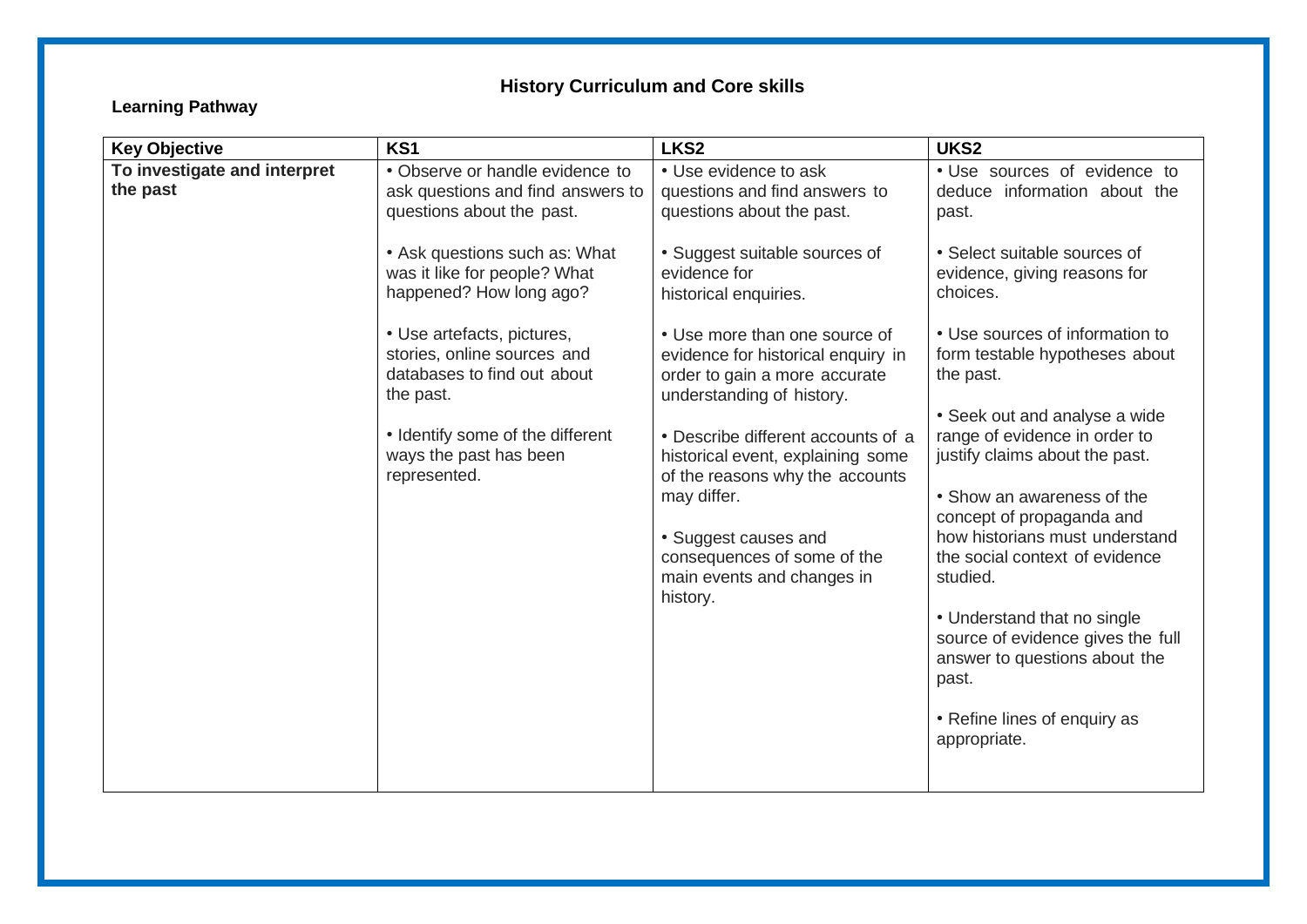| • Describe historical events.                                                                | • Describe changes that have                                                                                                                    | • Identify continuity and change in                                                                                                             |
|----------------------------------------------------------------------------------------------|-------------------------------------------------------------------------------------------------------------------------------------------------|-------------------------------------------------------------------------------------------------------------------------------------------------|
|                                                                                              |                                                                                                                                                 | the history of the locality of the                                                                                                              |
|                                                                                              |                                                                                                                                                 | school.                                                                                                                                         |
|                                                                                              | • Give a broad overview of life in                                                                                                              | • Give a broad overview of life in                                                                                                              |
| • Recognise that there are<br>reasons why people in the past                                 | Britain from ancient until<br>medieval times.                                                                                                   | Britain from medieval until the<br><b>Tudor and Stuarts times.</b>                                                                              |
|                                                                                              | • Compare some of the times<br>studied with those of other<br>areas of interest around the<br>world.                                            | • Compare some of the times<br>studied with those of the other<br>areas of interest around the<br>world.                                        |
|                                                                                              | • Describe the social, ethnic,<br>cultural or religious diversity of<br>past society.                                                           | • Describe the social, ethnic,<br>cultural or religious diversity of<br>past society.                                                           |
|                                                                                              | • Describe the characteristic<br>features of the past, including<br>ideas, beliefs, attitudes and<br>experiences of men, women<br>and children. | • Describe the characteristic<br>features of the past, including<br>ideas, beliefs, attitudes and<br>experiences of men, women<br>and children. |
| • Place events and artefacts in<br>order on a time line.<br>• Label time lines with words or | • Place events, artefacts and<br>historical figures on a time line<br>using dates.                                                              | • Describe the main changes in a<br>period of history (using terms<br>such as: social, religious, political,<br>technological and cultural).    |
| older and newer.<br>• Recount changes that have                                              | change over time, representing<br>this, along with evidence, on a<br>time line.                                                                 | • Identify periods of rapid<br>change in history and contrast<br>them with times of relatively                                                  |
|                                                                                              | • Describe significant people<br>from the past.<br>acted as they did.<br>phrases such as: past, present,                                        | happened in the locality of the<br>school throughout history.<br>• Understand the concept of                                                    |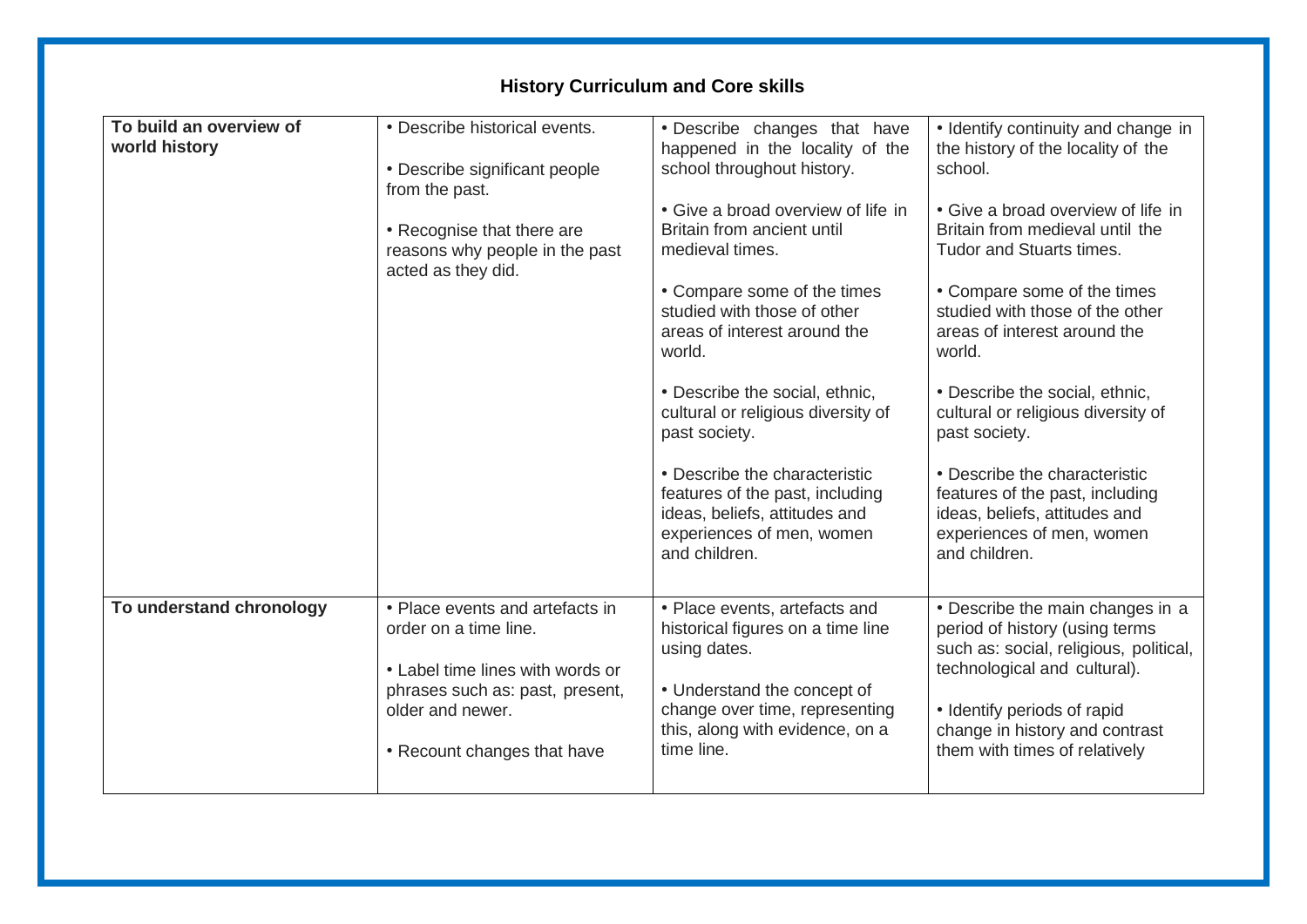|                             | occurred in their own lives.<br>• Use dates where appropriate.                                                                | • Use dates and terms to<br>describe events.                             | little change.<br>• Understand the concepts of                                                                          |
|-----------------------------|-------------------------------------------------------------------------------------------------------------------------------|--------------------------------------------------------------------------|-------------------------------------------------------------------------------------------------------------------------|
|                             |                                                                                                                               |                                                                          | continuity and change over time,<br>representing them, along with<br>evidence, on a time line.<br>• Use dates and terms |
|                             |                                                                                                                               |                                                                          | accurately in describing<br>events.                                                                                     |
| To communicate historically | • Use words and phrases such<br>as: a long time ago, recently,<br>when my parents/carers were<br>children, years, decades and | • Use appropriate historical<br>vocabulary to communicate,<br>including: | • Use appropriate historical<br>vocabulary to communicate,<br>including:                                                |
|                             | centuries to describe<br>the passing of time.                                                                                 | • dates                                                                  | • dates                                                                                                                 |
|                             | . Show an understanding of                                                                                                    | • time period                                                            | • time period                                                                                                           |
|                             | the concept of nation and a<br>nation's history.                                                                              | $\cdot$ era                                                              | $\cdot$ era                                                                                                             |
|                             | • Show an understanding of                                                                                                    | • change                                                                 | • chronology                                                                                                            |
|                             | concepts such as civilisation,<br>monarchy, parliament,                                                                       | • chronology.                                                            | • continuity                                                                                                            |
|                             | democracy, and war and<br>peace.                                                                                              | • Use literacy, numeracy and<br>computing skills to a good               | • change                                                                                                                |
|                             |                                                                                                                               | standard in order to<br>communicate information                          | • century                                                                                                               |
|                             |                                                                                                                               | about the past.                                                          | • decade                                                                                                                |
|                             |                                                                                                                               |                                                                          |                                                                                                                         |